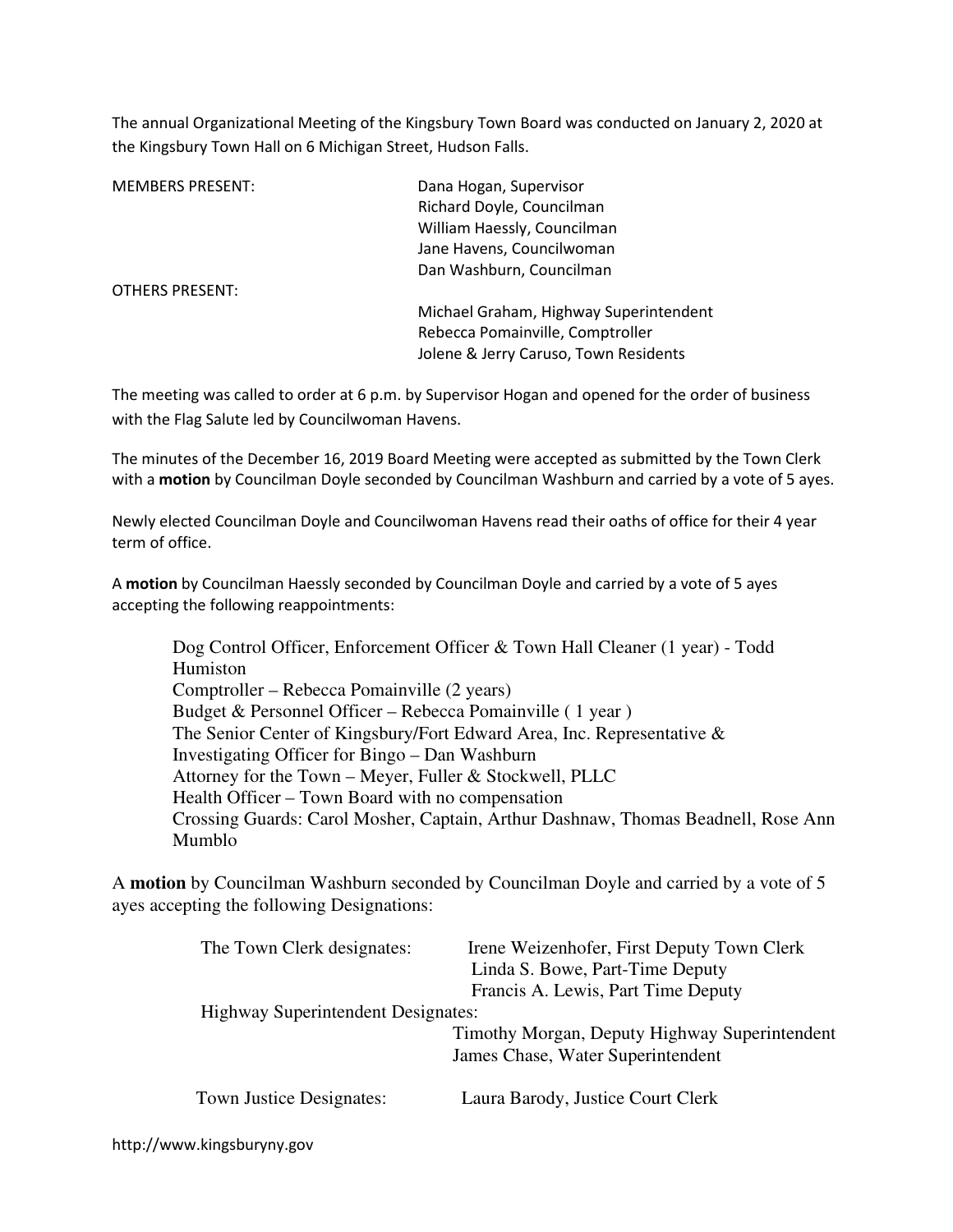Sherry Ostrander, Part Time Deputy Justice Court Clerk Kenneth Grant, Court Security Office

Town Supervisor Designates: Richard Doyle, Deputy Supervisor

Town Comptroller Designates:

Michelle Radliff, Confidential Secretary & Enforcement Secretary

A **motion** by Councilman Doyle and seconded by Councilman Haessly and carried by a vote of 5 ayes for the following designations:

> Records Management Officer, Issuing Officer for Bingo and Games of Chance, Issuing Agent for Disabled Parking Permits and Records Access Officer – Cynthia Bardin Registrar of Vital Statistics: Cynthia Bardin with a Salary of \$1,000.00 Deputy Registrar: Irene Weizenhofer with a Salary of \$1,000.00

Board of Ethics:

Cynthia Bardin, Walt Sutliff & Ron Baker

Post Star as the Official Town Newspaper.

Official Depository for deposit & safekeeping of all Town funds: Glens Falls National Bank & Trust Co.

Town Board Meetings to be held on the First & Third Monday of each Month at 7:00 P.M. (as long as there is business on the agenda for the Board)

A **motion** by Councilman Washburn seconded by Councilman Haessly and carried by a vote of 5 ayes for the following Miscellaneous Motions:

Review & Acceptance of the current Procurement & Credit Card Policies

The Comptroller shall have ninety (90) days after the close of the fiscal year to submit the annual report to the Town Board and the Office of the State Comptroller. Also a copy to be filed with the Town Clerk shall cause summary of such report to be Published within ten (10) days after receipt in the official newspaper. (The Post Star)

The mileage rate for Town Officials who use their own vehicles for Town Business: Please reference Standard Mileage Rates at the Internal Revenue website

 Recreation Commission Liaison – Councilman Washburn Public Safety: Councilwoman Havens, Councilman Haessly Building & Grounds/Highway – Councilman Haessly, Councilman Washburn Insurance – Councilman Washburn, Councilman Haessly Legal/Legislative – Councilman Doyle, Councilwoman Havens Budget/Personnel – Councilman Doyle, Councilwoman Havens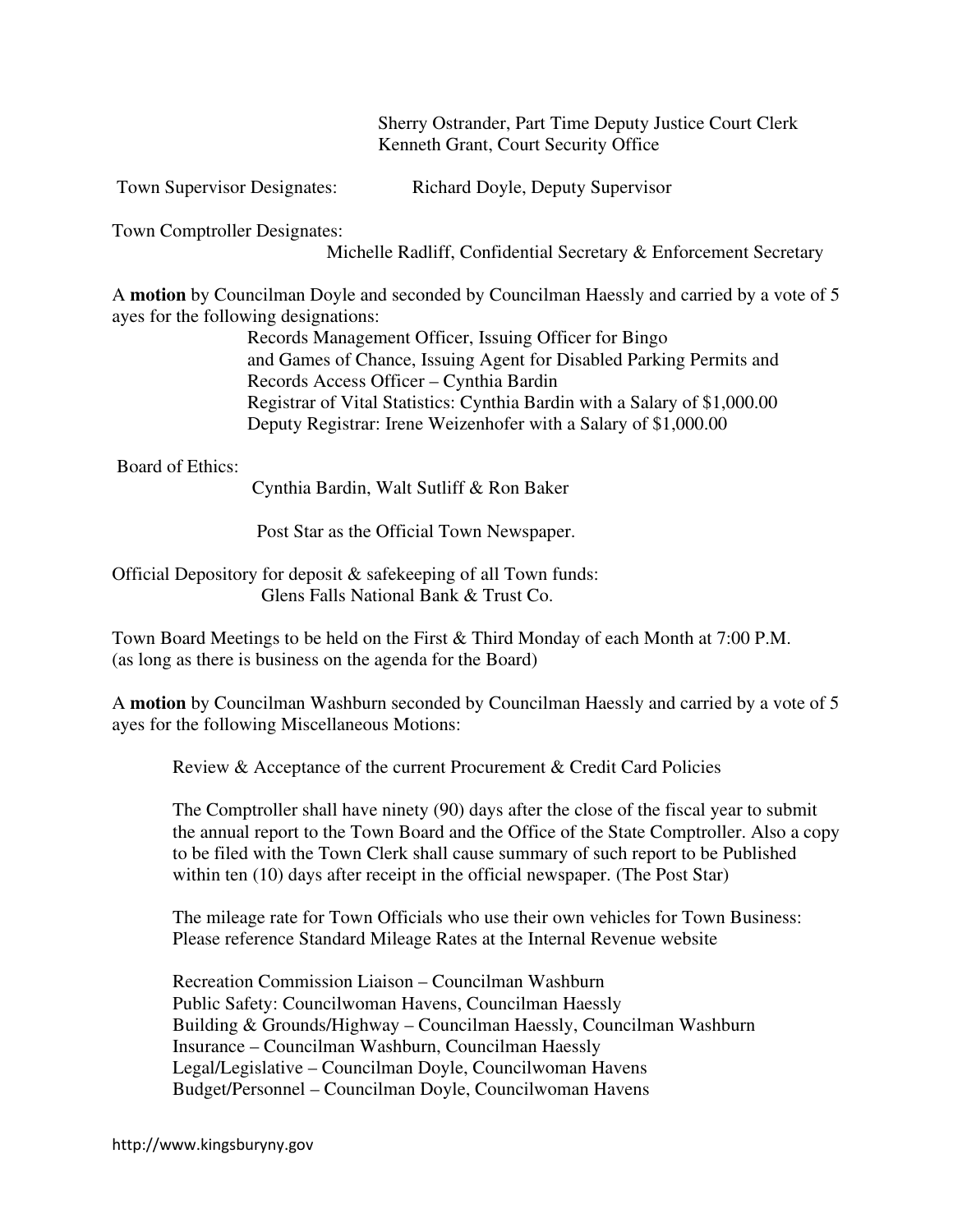### TOWN CLERK REPORT:

Town Clerk reported Sylvia Weaver retired on December 30, 2020; the new Deputy Town Clerk will begin on January 6, 2020 and work part-time.

The 2020 County/Town Tax collection began today. Approximately \$270.00 was saved in postage fees with the deputy tax collectors bundling tax bills of owners with 2 to 4 parcels. Washington County Real Property bundles tax bill of owners with 5 or more parcels.

## COUNCILMAN REPORT:

 The Board discussed the vacancies on the Board of Assessment Review and the Zoning Board of Appeals. The Boards can function with the current members; but should advertise for candidates to fill the vacancies. The Town can post information on their website.

# SUPERVISOR REPORT:

Supervisor Hogan reported Sam Hall is the new Chairman for the Board of Supervisors, Bob Henke is the new Vice-Chairman and Dan Shaw retained the Budget Officer role.

A **motion** by Councilman Doyle seconded by Councilman Washburn and carried by a vote of 5 ayes to accept the reports of certain officers as follows:

Dog Control Officer: Complaints/Calls 22; Seizures 3; Unlicensed Dogs 5; Euthanasia 1; Bites Investigated 1; Mileage 289 (43,417)

Town Clerk: Paid to EnCon \$2,025.44; Paid to Supervisor \$2,092.02; Paid to NYS Dept. of Health \$135.00; State Share of Bingo \$438.75; State Share of Games of Chance \$30.00; Paid to the Village of Hudson Falls \$120.00; Paid to Ag & Markets for Population Control \$70.00 Town Justice: September 2019: \$22,134.00

| TOWIL JUSTICE. | $\sum_{i=1}^{n}$          |  |
|----------------|---------------------------|--|
|                | October 2019: \$17,483.75 |  |
|                | November 2019 \$15,889.50 |  |

Dog Control Officer, Todd Humiston also submitted the following report:

DOG CONTROL REPORT

### MONTHLY REPORT FROM

### 1/01/2019 TO 12/31/2019

| DOG COMPLAINTS/CALLS | 380 |
|----------------------|-----|
|----------------------|-----|

DOG SEIZURS 33

UNLICENSED DOGS 108

DOGS EUTHANIZED 2

SUMMONS ISSUED 2

http://www.kingsburyny.gov